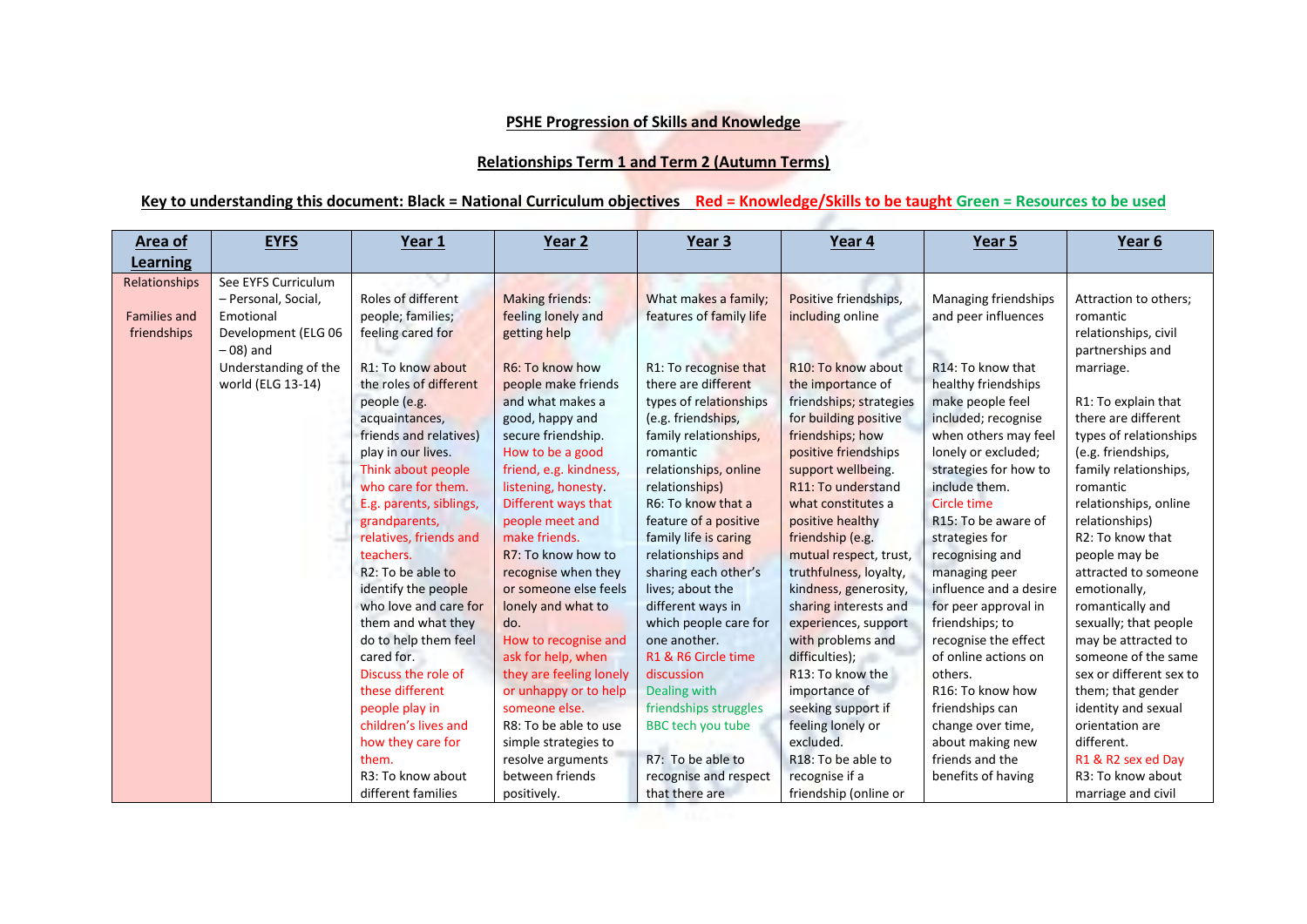|  | including those that<br>may be different to | R9: To know how to<br>ask for help if a    | different types of<br>family structure | offline) is making<br>them feel unsafe or | different types of<br>friends.              | partnership as a legal<br>declaration of   |
|--|---------------------------------------------|--------------------------------------------|----------------------------------------|-------------------------------------------|---------------------------------------------|--------------------------------------------|
|  | their own are                               | friendship is making                       | (including single)                     | uncomfortable, how                        | R16 Discussion and                          | commitment made by                         |
|  | characterised by love                       | you feel unhappy.                          | parents, same-sex                      | to manage this and                        | venn diagram to show                        | two adults who love                        |
|  | and care.                                   | What causes                                | parents, step parents,                 | ask for support if                        | how some groups of                          | and care for each                          |
|  | R4: To be able to                           | arguments between                          | blended families,                      | necessary                                 | friends cross over or                       | other which is                             |
|  | identify common                             | friends?                                   | foster parents); that                  |                                           | are separate                                | intended to be                             |
|  | features of family life.                    | How to positively                          | families of all types                  | R10, R11, R13 & 18                        | R17: To know that                           | lifelong.                                  |
|  | Discuss what it means                       | resolve arguments                          | can give family                        | <b>Circle time</b>                        | friendships have their                      | R4: To know that                           |
|  | to be a family and                          | between friends.                           | members love,                          | Recipe for a friend                       | ups and downs;                              | forcing anyone to                          |
|  | how families are                            | R <sub>24</sub> : To know how to           | security and stability.                |                                           | strategies to resolve                       | marry against their                        |
|  | different, e.g. single                      | talk about and share                       | $R7$ – link to RE                      | R12: To be able to                        | disputes and                                | will is a crime; that                      |
|  |                                             |                                            | <b>Marriage</b>                        | recognise what it                         | reconcile differences                       | help and support is                        |
|  | parents, same-sex<br>parents, etc.          | opinions on things<br>that matter to them. | R8: To recognise                       | means to 'know                            | positively and safely.                      | available to people                        |
|  | R5: To know that it is                      | To have strategies to                      | other shared                           | someone online' and                       | R17 Small group                             | who are worried                            |
|  | important to tell                           | positive play with                         | characteristics of                     | how this differs from                     | discussions                                 | about this for                             |
|  | someone (such as a                          | friends, e.g. joining in,                  | healthy family life,                   | knowing someone                           | R18: To be able to                          | themselves or others.                      |
|  | teacher) if something                       | including others and                       | including                              | face-to-face; risks of                    | recognise if a                              | R5: To know that                           |
|  |                                             | feelings.                                  |                                        |                                           |                                             |                                            |
|  | about their family<br>makes them unhappy    |                                            | commitment, care,                      | communicating<br>online with others not   | friendship (online or<br>offline) is making | people who love and<br>care for each other |
|  | or worried.                                 |                                            | spending time<br>together; being there | known face-to-face                        | them feel unsafe or                         | can be in a committed                      |
|  |                                             |                                            | for each other in                      |                                           |                                             |                                            |
|  | The importance of                           |                                            |                                        | including by                              | uncomfortable; how                          | relationship (e.g.                         |
|  | telling someone - and                       |                                            | times of difficulty.                   | pretending to be                          | to manage this and                          | marriage) living                           |
|  | how to tell the $-$ if                      |                                            | R9: To be able to                      | someone they're not.                      | ask for support in                          | together, but may also                     |
|  | they are worried                            |                                            | recognise if family                    | e-safety                                  | necessary.                                  | live apart.                                |
|  | about something in                          |                                            | relationships are                      |                                           | R18 Circle time                             | R7: To be able to                          |
|  | their family.                               |                                            | making them feel                       |                                           |                                             | diplomatically and                         |
|  |                                             |                                            | unhappy or unsafe                      |                                           | R26: To know about                          | respectfully explain                       |
|  |                                             |                                            | and how to seek help                   |                                           | seeking and giving                          | that there are                             |
|  |                                             |                                            | or advice.                             |                                           | permission (consent)                        | different types of                         |
|  |                                             |                                            | Twinkl **                              |                                           | in different situations.                    | family structure                           |
|  |                                             |                                            |                                        |                                           | <b>R26 Situation cards</b>                  | (including single                          |
|  |                                             |                                            |                                        |                                           |                                             | parents, same-sex                          |
|  |                                             |                                            |                                        |                                           |                                             | parents, step parents,                     |
|  |                                             |                                            |                                        |                                           |                                             | blended families,                          |
|  |                                             |                                            |                                        |                                           |                                             | foster parents);                           |
|  |                                             |                                            |                                        |                                           |                                             | R3, R4, R5 & R7                            |
|  |                                             |                                            |                                        |                                           |                                             | <b>Check RE links</b>                      |
|  |                                             |                                            |                                        |                                           |                                             |                                            |
|  |                                             |                                            |                                        |                                           |                                             |                                            |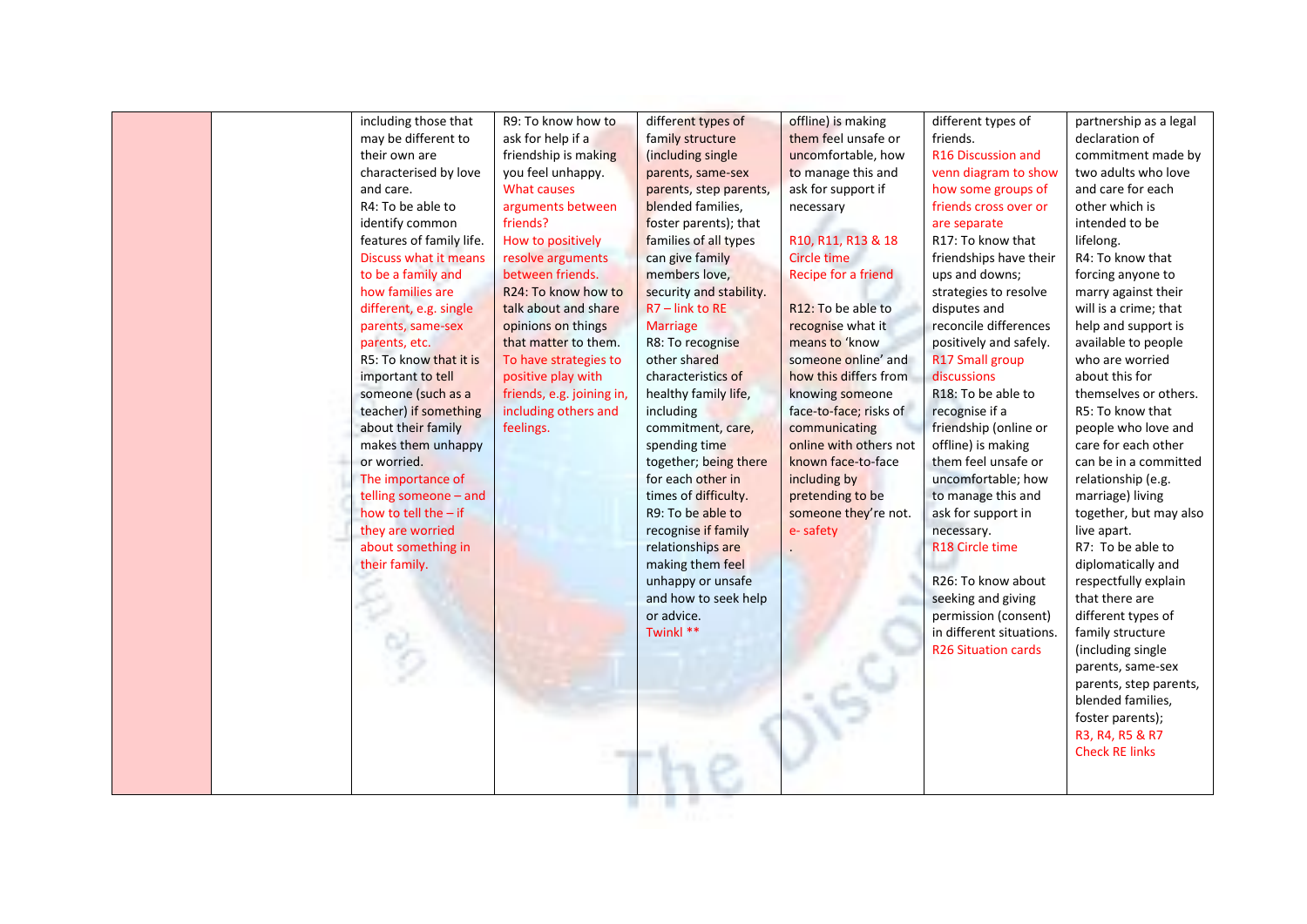| <b>Key</b>                                                            | Family, families,                                                                                                                                                     | Honesty, arguments,                                                                                             | Lesbian, gay, blended                                                                      | Mutual respect, trust,                                                                          | Influence, desire,                                                              | Emotionally,                                                                                 |
|-----------------------------------------------------------------------|-----------------------------------------------------------------------------------------------------------------------------------------------------------------------|-----------------------------------------------------------------------------------------------------------------|--------------------------------------------------------------------------------------------|-------------------------------------------------------------------------------------------------|---------------------------------------------------------------------------------|----------------------------------------------------------------------------------------------|
| Vocabulary                                                            | parents, siblings,<br>brother, sister,<br>grandparents,<br>cousins, relatives,<br>single parents, same<br>sex parents, different,<br>similar, friends,<br>friendships |                                                                                                                 | families                                                                                   | truthfulness, loyalty,<br>generosity                                                            |                                                                                 | romantically, sexually<br>attracted to. Marriage<br>and civil partnership.                   |
| Safe<br>relationships<br>$Yr5 - safe$<br>relationships<br>and changes | Recognising privacy;<br>staying safe; seeking<br>permission.                                                                                                          | <b>Managing secrets;</b><br>resisting pressure and<br>getting help;<br><b>Recognising hurtful</b><br>behaviour. | Personal boundaries;<br>safely responding to<br>others; the impact of<br>hurtful behaviour | Responding to hurtful<br>behaviour, managing<br>confidentiality;<br>recognising risks<br>online | Physical contact and<br>feeling safe                                            | Recognising and<br>managing pressure,<br>consent in different<br>situations                  |
| $Yr_6 - safe$<br>relationships                                        | R10: I know that<br>bodies and feelings<br>can be hurt by words<br>and actions; that                                                                                  | R11: I know how<br>people may feel if<br>they experience                                                        | R19: I know about the<br>impact of bullying,<br>including offline and<br>online, and the   | R20: I have some<br>strategies to respond<br>to hurtful behaviour<br>experienced or             | R9: I know how to<br>recognise if family<br>relationships are<br>making me feel | R26: : I know about<br>seeking and giving<br>permission (consent)<br>in different situations |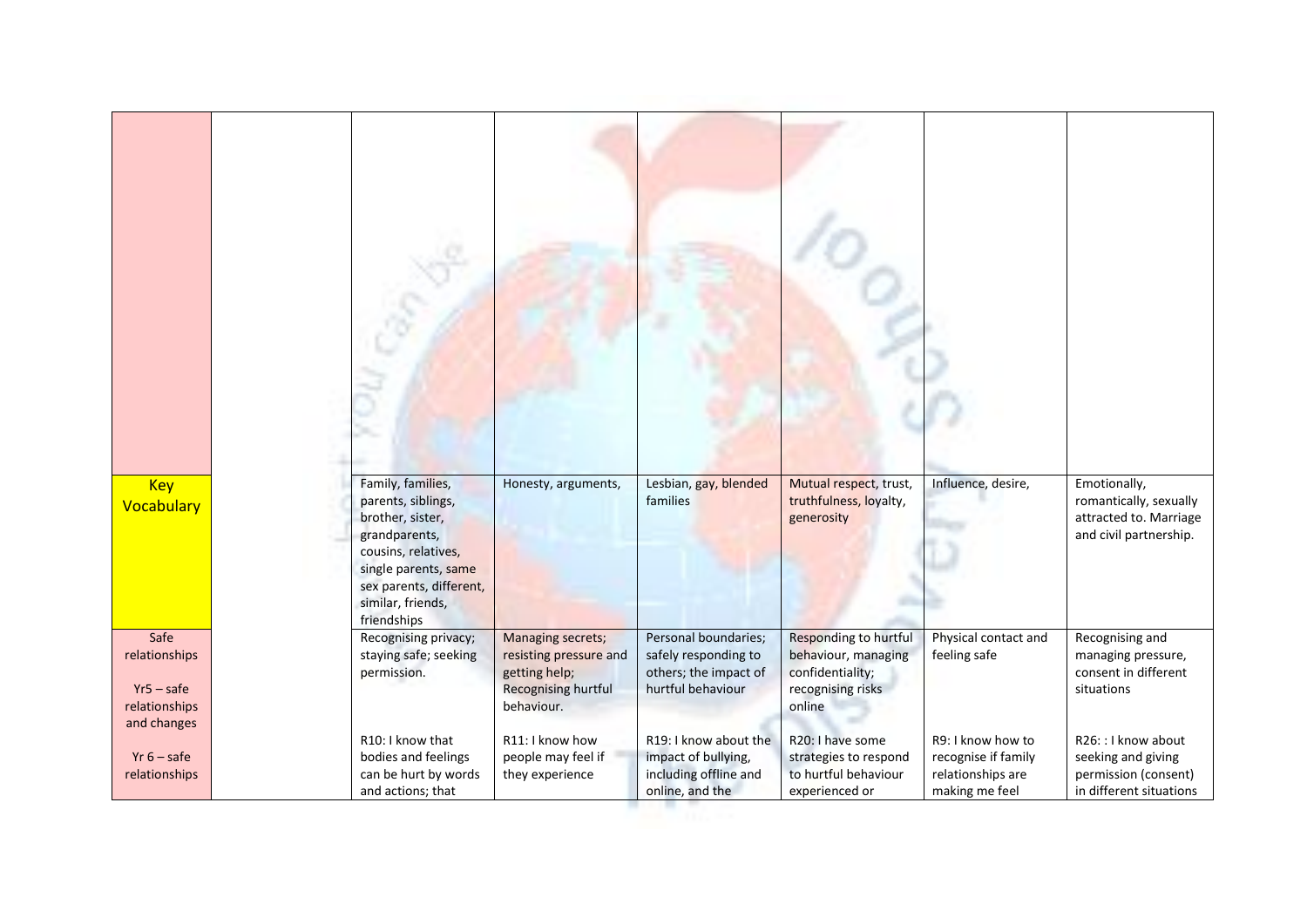| and           | people can say                  | hurtful behaviour or          | consequences of       | witnessed offline and   | unhappy or unsafe        | R28: I can recognise   |
|---------------|---------------------------------|-------------------------------|-----------------------|-------------------------|--------------------------|------------------------|
| reproduction. | hurtful things online.          | bullying.                     | hurtful behaviour.    | online (including       | and how to seek help     | pressure from others   |
|               | Be nice to your                 | R12: I understand             | R22: I know about     | teasing, name-calling,  | or advice                | to do something        |
|               | friends - 'words can            | that hurtful behaviour        | privacy and personal  | bullying, trolling,     | R25: I can recognise     | unsafe or that makes   |
|               | be harmful'                     | (offline and online)          | boundaries; what is   | harassment or the       | different types of       | me feel                |
|               |                                 | including teasing,            | appropriate in        | deliberate excluding    | physical contact;        | uncomfortable and      |
|               | R13: To be able to              | name-calling, bullying        | friendships and wider | of others), how to      | what is acceptable       | strategies to manage   |
|               | recognise that some             | and deliberately              | relationships         | report concerns and     | and unacceptable;        | this.                  |
|               | things are private and          | excluding others is           | <b>NSPCC</b> - safety | get support.            | strategies to respond    | Sex ed Day             |
|               | the importance of               | not acceptable; how           |                       | R23: I know why         | to unwanted physical     | NSPCC - safety         |
|               | respecting privacy;             | to report bullying; the       | (including online)    | someone may behave      | contact.                 |                        |
|               | that parts of their             | importance of telling         | R24: I know how to    | differently online,     | R26: I know about        |                        |
|               | body covered by                 | a trusted adult.              | respond safely and    | including pretending    | seeking and giving       | R29:: I know where to  |
|               | underwear are                   | <b>Bullying including</b>     | appropriately to      | to be someone they      | permission (consent)     | get advice and report  |
|               | private.                        | online. Different             | adults I may          | are not; strategies for | in different situations. | any concerns if I am   |
|               | <b>Body parts</b>               | types of bullying.            | encounter (in all     | recognising risks,      | R27: I know about        | worried about my       |
|               | R <sub>15</sub> : I know how to | R <sub>14</sub> : I know that | contexts including    | harmful content and     | keeping something        | own or someone         |
|               | respond safely to               | sometimes people              | online and those in   | contact; how to         | confidential or secret.  | else's personal safety |
|               | adults I don't know.            | may behave                    | authority) whom I do  | report concerns.        | when this should (e.g    | (including online)     |
|               | <b>Stranger danger</b>          | differently online,           | not know.             | R20 & R23 cross ref     | a birthday surprise      | I know how to ask for  |
|               | R16: I know how to              | including by                  | R21, R22 & R24 Anti   | with online             | that others will find    | advice or help for     |
|               | respond if physical             | pretending to be              | bullying day/week     | computing               | out about) or should     | myself or others and   |
|               | contact makes me                | someone they are              | R30: I know that my   | progression             | not be agreed to and     | to keep trying until I |
|               | feel uncomfortable or           | not.                          | personal behaviour    | R27: I know about       | when it is right to      | am heard.              |
|               | unsafe.                         |                               | can affect other      | keeping something       | break a confidence or    | R 29 Anti bullying     |
|               | <b>NSPCC - safety</b>           | R18: I understand the         | people; to recognise  | confidential or secret, | share a secret.          | week.                  |
|               | R17: I understand               | importance of not             | and model respectful  | when this should (e.g   | R9, R25, R26, R27 &      |                        |
|               | there are situations            | keeping adults'               | behaviour online.     | a birthday surprise     | <b>R29</b>               |                        |
|               | when they should ask            | secrets (only happy           | E safety              | that others will find   | <b>NSPCC pants</b>       |                        |
|               | for permission and              | surprises that others         |                       | out about) or should    | R29: I know where to     |                        |
|               | also when their                 | will find out about           |                       | not be agreed to and    | get advice and report    |                        |
|               | permission should be            | eventually)                   |                       | when it is right to     | any concerns if I am     |                        |
|               | sought.                         | <b>NSPCC - safety</b>         |                       | break a confidence or   | worried about my         |                        |
|               |                                 |                               |                       | share a secret.         | own or someone           |                        |
|               |                                 |                               |                       | R28: I can recognise    | else's personal safety   |                        |
|               |                                 | R19: I know some              |                       | pressure from others    | (including online)       |                        |
|               |                                 | basic techniques for          |                       | to do something         | How to respond           |                        |
|               |                                 | resisting pressure to         |                       | unsafe or that makes    | safely and               |                        |
|               |                                 | do something I don't          |                       | me feel                 | appropriately to         |                        |
|               |                                 |                               |                       | uncomfortable and       | adults, and peer on      |                        |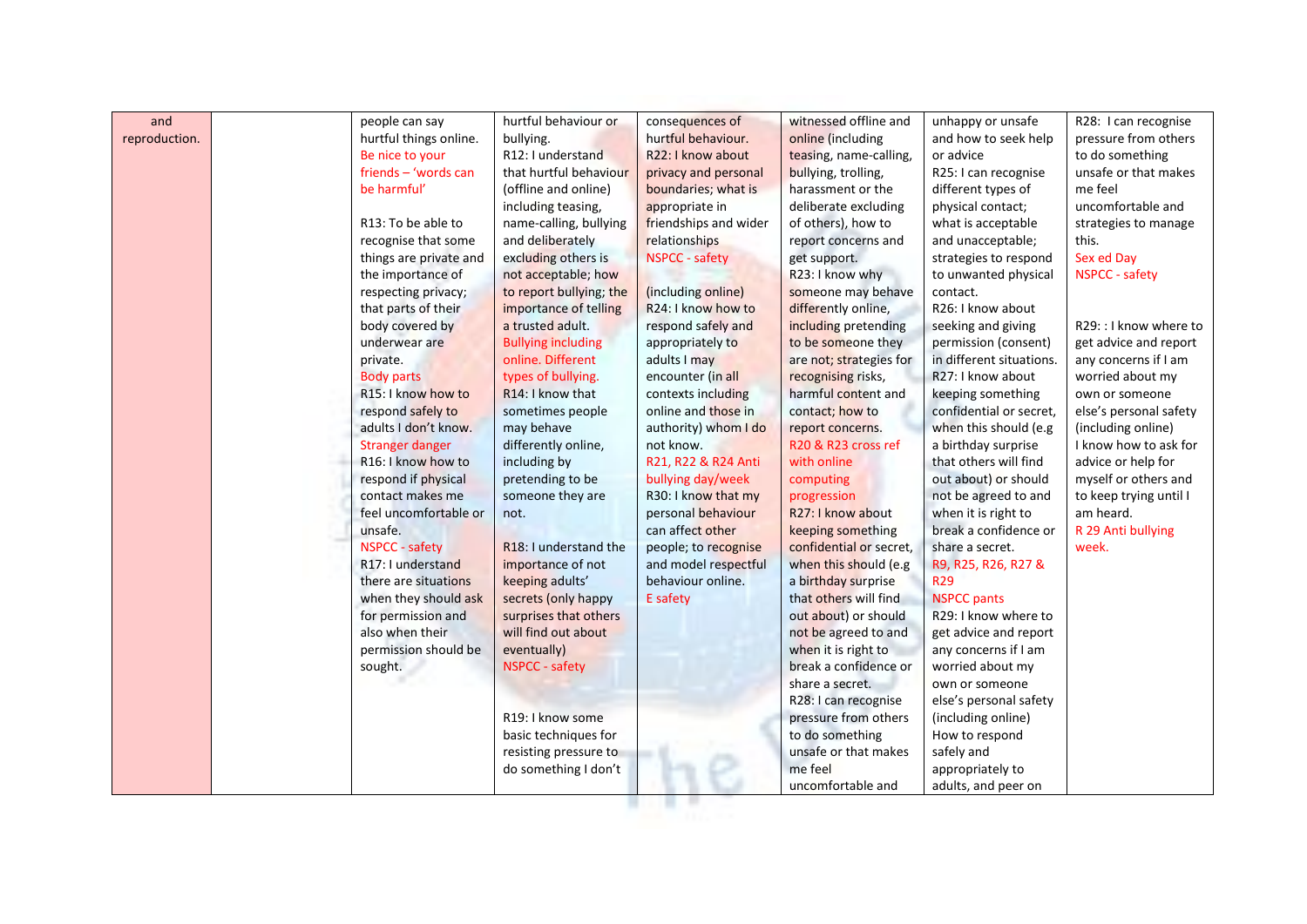|                                        |                                                                                                                                                                           | want to do and may<br>not be safe.<br>R20: I know what to<br>do if I feel unsafe or<br>worried for myself or<br>others; who to ask for<br>help and what<br>vocabulary to use<br>when asking for help;<br>to preserve until they<br>are heard.<br>R18, R19 & R20<br><b>Discussion about</b><br>safety and who to talk<br>to in or out of school.<br>Flo, teacher, member<br>of staff that they feel<br>comfortable talking<br>to. Parent, uncle or<br>aunt. |                                                                                                          | strategies to manage<br>this.<br><b>R27 &amp; R28 NSPCC</b><br>Pants                 | peer abuse they may<br>encounter (in all<br>contexts, including<br>online)<br>To know how<br>information and data<br>are shared online.<br>E safety                                                                                                     |                                                                                                                  |
|----------------------------------------|---------------------------------------------------------------------------------------------------------------------------------------------------------------------------|------------------------------------------------------------------------------------------------------------------------------------------------------------------------------------------------------------------------------------------------------------------------------------------------------------------------------------------------------------------------------------------------------------------------------------------------------------|----------------------------------------------------------------------------------------------------------|--------------------------------------------------------------------------------------|---------------------------------------------------------------------------------------------------------------------------------------------------------------------------------------------------------------------------------------------------------|------------------------------------------------------------------------------------------------------------------|
| <b>Key</b><br>Vocabulary               | Hurt/hurtful, private,<br>private body parts,<br>(NSPCC Pants - Penis<br>and vagina) touch,<br>comfortable,<br>uncomfortable,<br>respond safely,<br>(un)safe, permission, | Physical, verbal, social<br>and cyber bulling.                                                                                                                                                                                                                                                                                                                                                                                                             | Racial bullying,                                                                                         | Trolling, harassment,<br>exclusion.                                                  | Sexual bullying<br>(NSPCC Pants) people<br>born with penis's and<br>vaginas, gender.<br>Puberty<br>Menstruation.<br>Breasts, ovary, ovum,<br>uterus, cervix, urethra<br>and volva. testical<br>sperm, foreskin and<br>scrotum, ejaculation.<br>Hormones | Physiological bullying,<br>Gender identity,<br>transgender identity,<br>LGBT+<br>genes, fertilise egg,<br>embryo |
| Respecting<br>ourselves and<br>others. | How behaviour<br>affects others; being<br>polite and respectful.                                                                                                          | Recognising things in<br>common and<br>differences; playing<br>and working<br>cooperatively; sharing<br>opinions.                                                                                                                                                                                                                                                                                                                                          | Recognising<br>respectful behaviour;<br>the importance of<br>self-respect; courtesy<br>and being polite. | Respecting<br>differences and<br>similarities; discussing<br>differences sensitively | Responding<br>respectfully to a wide<br>range of people;<br>recognising prejudice<br>and discrimination                                                                                                                                                 | <b>Expressing opinions</b><br>and respecting other<br>points of view.<br>Including discussing<br>topical issues. |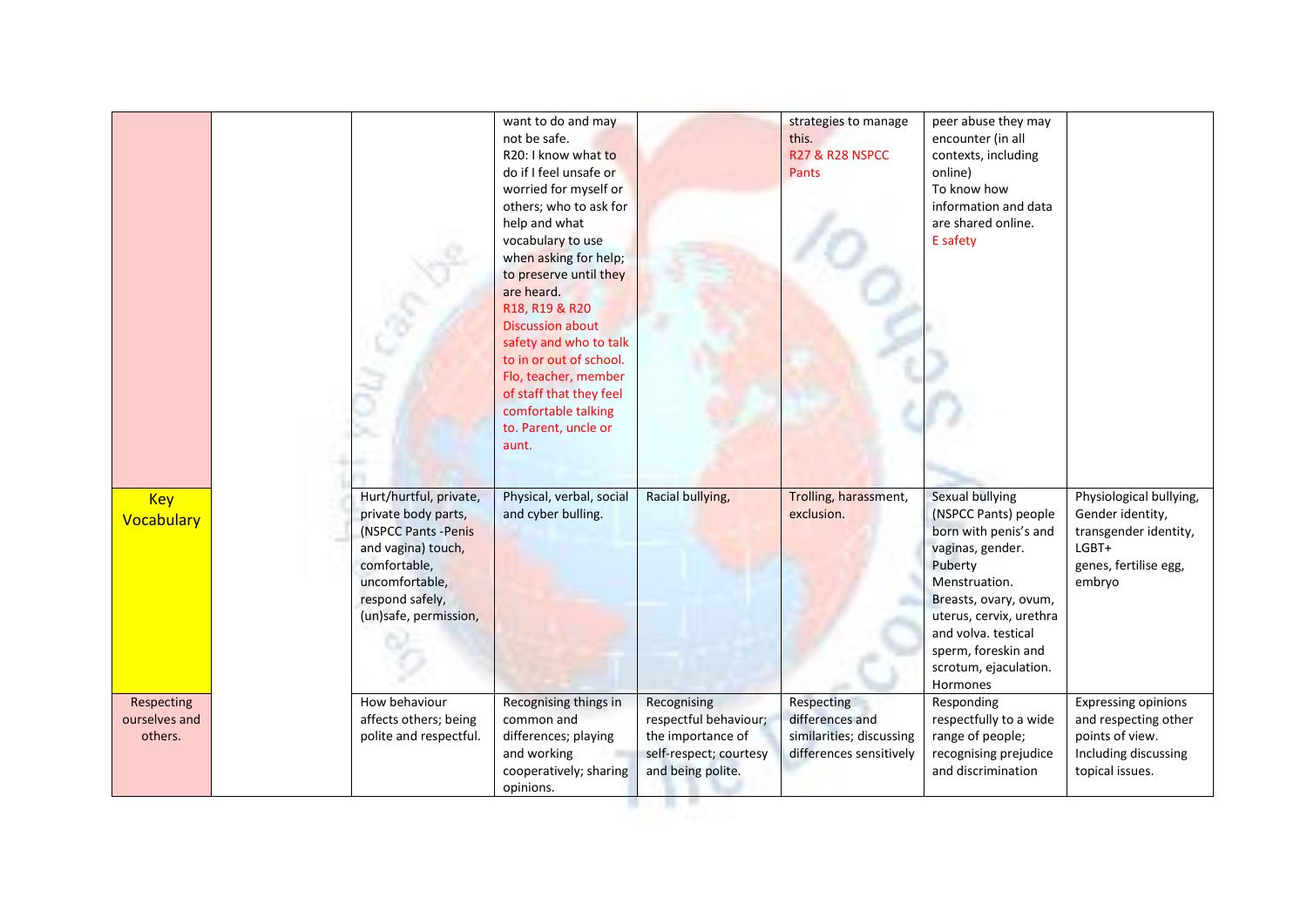